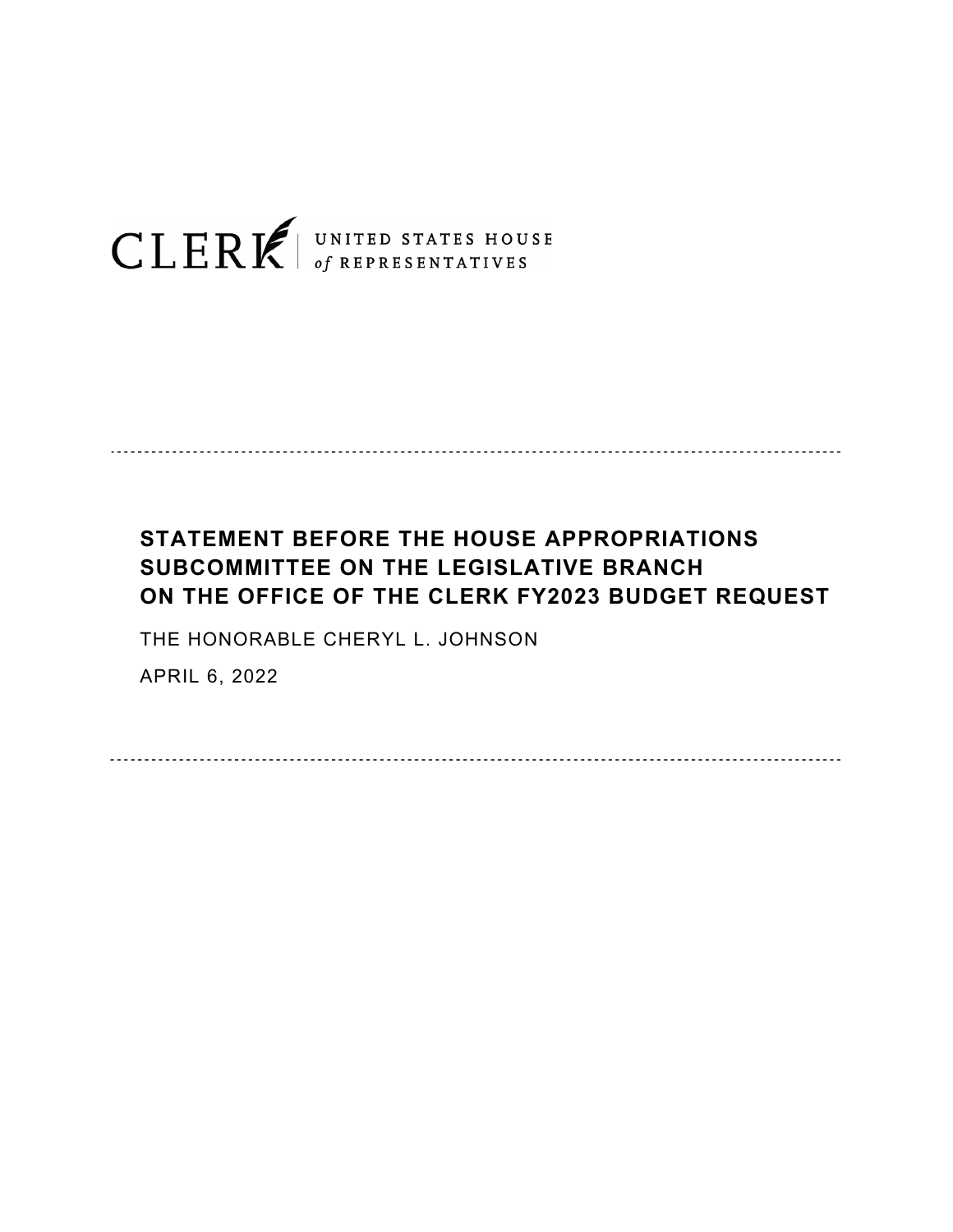Chairperson Ryan and Ranking Member Herrera Beutler, Members of the Subcommittee:

Thank you for your ongoing support for the Office of the Clerk and for the opportunity to testify regarding our Office's operations and fiscal year 2023 budget request.

It gives me great pride to report that throughout this challenging time, we have continued to successfully support House legislative operations, Committees, and House Members while retaining a protective staffing structure. The Office of the Clerk consists of specialized professional staff across nine (9) divisions who support the House's operations while handling numerous diverse goals and priorities. Their capability, commitment, and energy are critical to the maintenance and modernization of this great institution.

The Office of the Clerk plays a vital role in the daily legislative activities of the House. Clerk staff facilitate Floor proceedings and operate the Electronic Voting System (EVS), manage proxy voting, produce the constitutionally mandated *House Journal*, transcribe Floor proceedings for the *Congressional Record*, process electronic submissions of legislative documents; oversee the recording of votes; upgrade Chamber technology and provide streaming video; prepare messages to the Senate about legislation that has passed the House; read bills, resolutions, amendments, motions, and presidential messages on the Floor; and make legislative activity updates publicly available via the Office of the Clerk's website (clerk.house.gov).

During the first session of the 117th Congress, Clerk staff processed 7,333 bills (with 57,947 original cosponsors and 56,082 additional cosponsors) and supported 712 hours of legislative Floor activity. In addition, we processed 17,318 proxy votes, made all proxy letters available on our website, and provided a quick guide to ensure compliance with H. Res. 8, which authorized voting by proxy. At the same time, we received and processed 6,532 financial disclosure documents, 111,650 lobbying disclosure documents, and hundreds of travel authorization forms, stationery orders, franked envelope requests, and related requisitions; supported all Committees in their use of the Committee Repository (docs.house.gov); and transcribed 7,849 *Congressional Record* pages and 133,665 Committee hearing transcript pages.

Regarding technology innovations, I will provide a few updates. Adopted at the start of the 117th Congress, Section (2)(l) of H. Res. 8 continued to permit Committees to electronically submit reported measures and both legislative and nonlegislative reports, a practice that began in the 116th Congress. Making this simple innovation permanent, which was a Select Committee on the Modernization of Congress recommendation, increased efficiencies and enabled Committee staff to collaborate remotely. During 2021 the Tally Clerks processed 144 Committee reports, 133 of which were submitted electronically.

Related to online submission, Legislative Computer Systems (LCS) staff are working to deliver a new and improved web-based eHopper experience for Members, their staff, and my staff in our Office of Legislative Operations. With integrated help and tooltips,

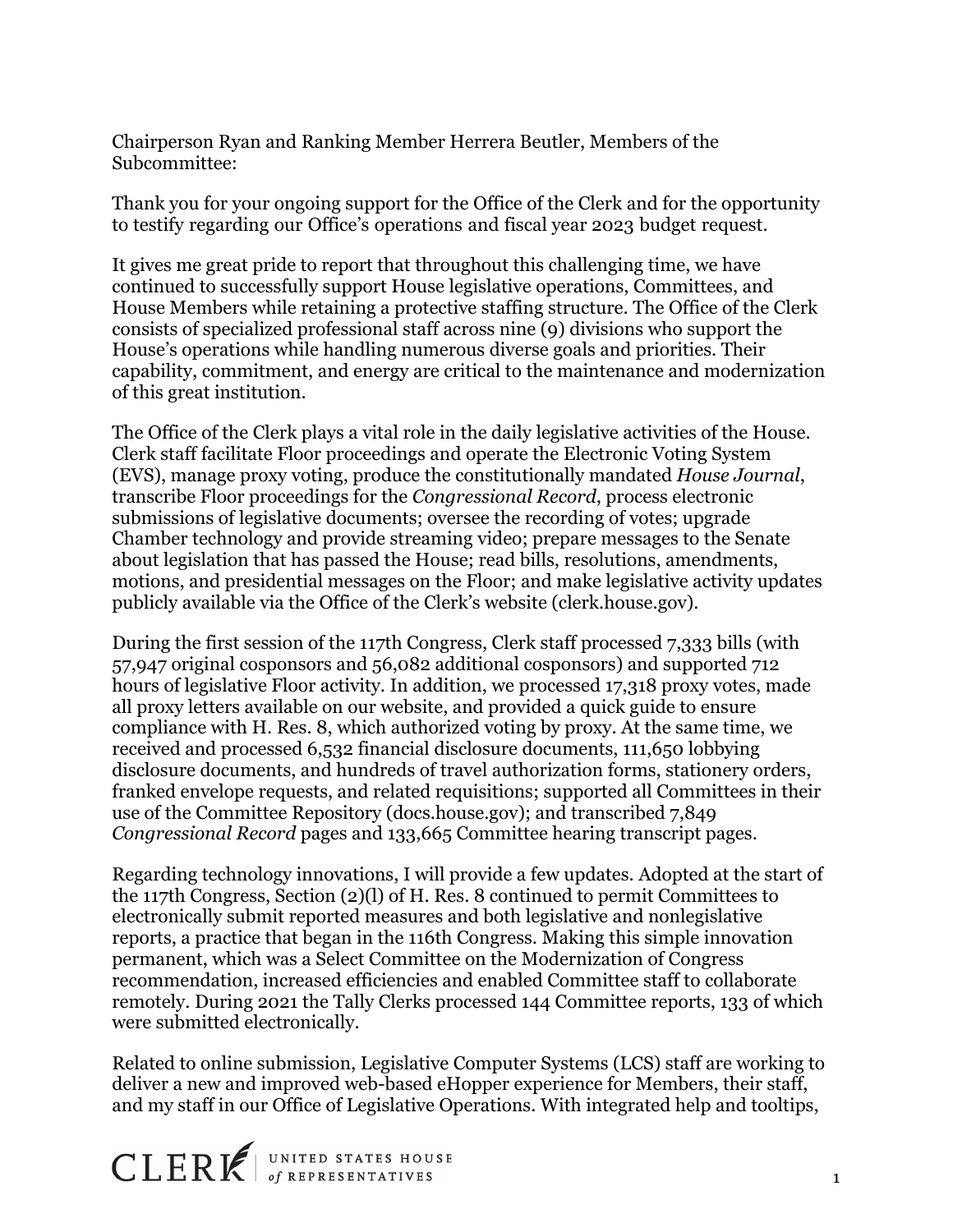a step-by-step process will guide Members and staff through bill introduction and cosponsor addition and will ensure that the submission meets all requirements before it is sent to the Bill Clerks. We have scheduled the initial release of the Member application for later this month. We have already received requests from Member offices to provide additional features, such as submission tracking and automatic notification of the number assigned to the introduced bill or resolution after it has been processed. We are adding these items to our product roadmap and future delivery plans.

As I have testified previously, LCS is continuing the redevelopment and redesign of the Legislative Information Management System (LIMS), not only a mission-critical system, but the primary system Clerk staff use to manage House legislative operations, record legislative activities, and provide legislative data to our legislative branch data partners. Nearly all House legislative activities are recorded in LIMS. In 2021 LCS built most of the cloud infrastructure needed to deploy the new LIMS. This cloud infrastructure will be shared with other Clerk applications, such as the Comparative Print Suite and the eHopper. We are implementing cloud operations best practices for high availability, security, and cost management. We have worked closely with our peers in the Chief Administrative Officer's (CAO) organization, including those in the cloud, networking, identity, and Chief Information Security Officer (CISO) business units, to ensure solutions will work seamlessly with the House's enterprise infrastructure and adhere to policies for management, integration, and security. On the horizon are preparation for user-acceptance testing and production deployment for the first two LIMS modules: the Committee Action Reporting System (CARS) and the Bill Tracker Executive Action Reporting System (BEARS).

Another major multi-year initiative is the Comparative Print Project, a suite of software programs that will allow House staff and others to create on-demand, pointin-time comparative prints between legislative texts and between legislative text and the law. Specifically, the Comparative Print Suite displays how a bill might change current law and how two versions of a legislative proposal differ. As part of our pilot program, more than 160 House Committee staff and a small group from the Congressional Budget Office (CBO) and the Congressional Research Service (CRS) have access to the Comparative Print Suite. Their collective feedback about the system's usability, desirability, learnability, and accuracy continues to be positive and helpful. The project team has been working with the CAO's Congressional Staff Academy to develop on-demand and instructor-led courses. The project team is continuing to work on refining the system and is completing tasks related to the cloud infrastructure it will share with LIMS and the eHopper. In the coming weeks, we will release the Comparative Print Suite House-wide upon completion of the system's migration to the cloud infrastructure and required security audits.

For these three (3) products and any future products we build, we are committed to delivering modern applications and using state-of-the-art technologies, humancentered design principles, and cloud services to provide easy-to-use, robust, stable, secure, and reliable technical solutions for the House.